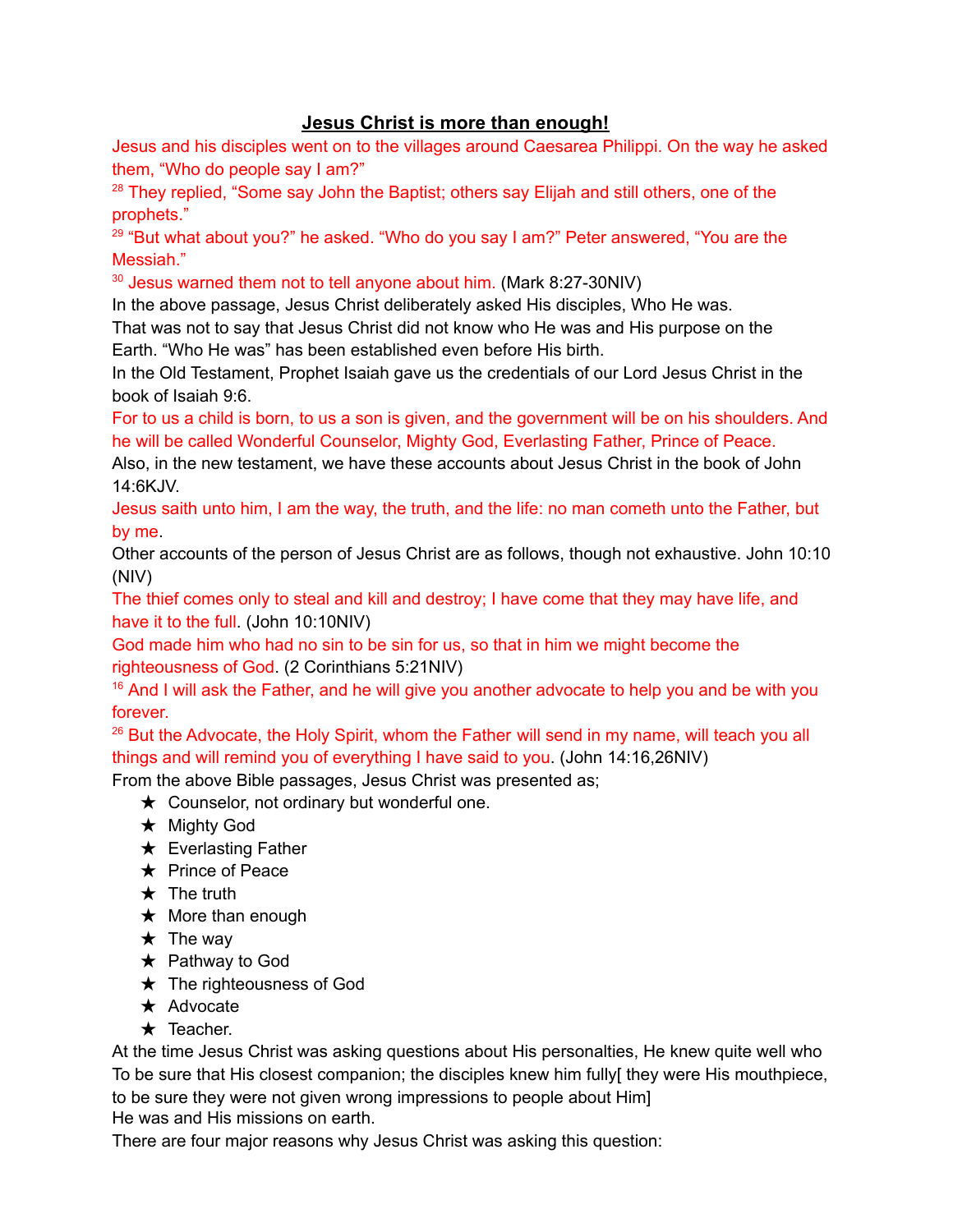- 1. To find out if the disciples understand His mission and possibly His vision.
- 2. To be ascertained that the people were having the right understanding about Him and His mission.
- 3. As a form of an appraisal for Him, to know how far He had gone, what needed to be done, etc[in our world, our leaders and politicians used to do this often, though mostly not in good fate, just to know their stand with the people]

Don't forget every Prophet must have a message, this is vital. Any Prophet without a clear message will cause confusion and always ends up as a problem or nuisance.

Jesus Christ asking such a question was an avenue to ascertain that He was still holding on to the heavenly mandate.

There are so many sides to our Lord Jesus Christ concerning what He stands for, His purpose for us, His purpose when He was on the earth and in eternal life.

The sick see Him as the healer[Luke 8:43-48, the woman with the issue of blood for 12yrs, spent **all** she ever had on physician]. The weak see Him as the helper[John 5:1-15, the story of the lame man lying at the pool of Bethesda for 38yrs, he had no one to put him in the water at the appropriate period]. The hopeless sees Him as the merciful[Mark 10:46-52, Bartimaeus, blind beggar received His sight}. Amazingly, even the evil spirit had their encounters;[Matthew 8:29, they sensed the presence of Jesus Christ and shouted," have you come here to torture us before the appointed time"].

These were some of the activities of the Lord Jesus Christ on this planet earth in the area of healing and deliverance.

Let's look at Jesus Christ in the area of supplies as the El-Shaddai, the all-sufficient God.

On the third day, there was a wedding in Cana of Galilee, and the mother of Jesus was there. <sup>2</sup> Now both Jesus and His disciples were invited to the wedding.

<sup>3</sup> And when they ran out of wine, the mother of Jesus said to Him, "They have no wine."

- <sup>4</sup> Jesus said to her, "Woman, what does your concern have to do with Me? My hour has not yet come."
- <sup>5</sup> His mother said to the servants, "Whatever He says to you, do it."
- <sup>6</sup> Now there were set there six waterpots of stone, according to the manner of purification of the Jews, containing twenty or thirty gallons apiece.
- $<sup>7</sup>$  Jesus said to them, "Fill the waterpots with water." And they filled them up to the brim.</sup>
- <sup>8</sup> And He said to them, "Draw some out now, and take it to the master of the feast." And they took it.
- <sup>9</sup> When the master of the feast had tasted the water that was made wine, and did not know where it came from (but the servants who had drawn the water knew), the master of the feast called the bridegroom.
- $10$  And he said to him, "Every man at the beginning sets out the good wine, and when the guests have well drunk, then the inferior. You have kept the good wine until now!"
- <sup>11</sup> This is the beginning of signs Jesus did in Cana of Galilee and manifested His glory, and His disciples believed in Him. (John 2:1-11NKJV)

In addition,

One day as Jesus was standing by the Lake of Gennesaret, the people were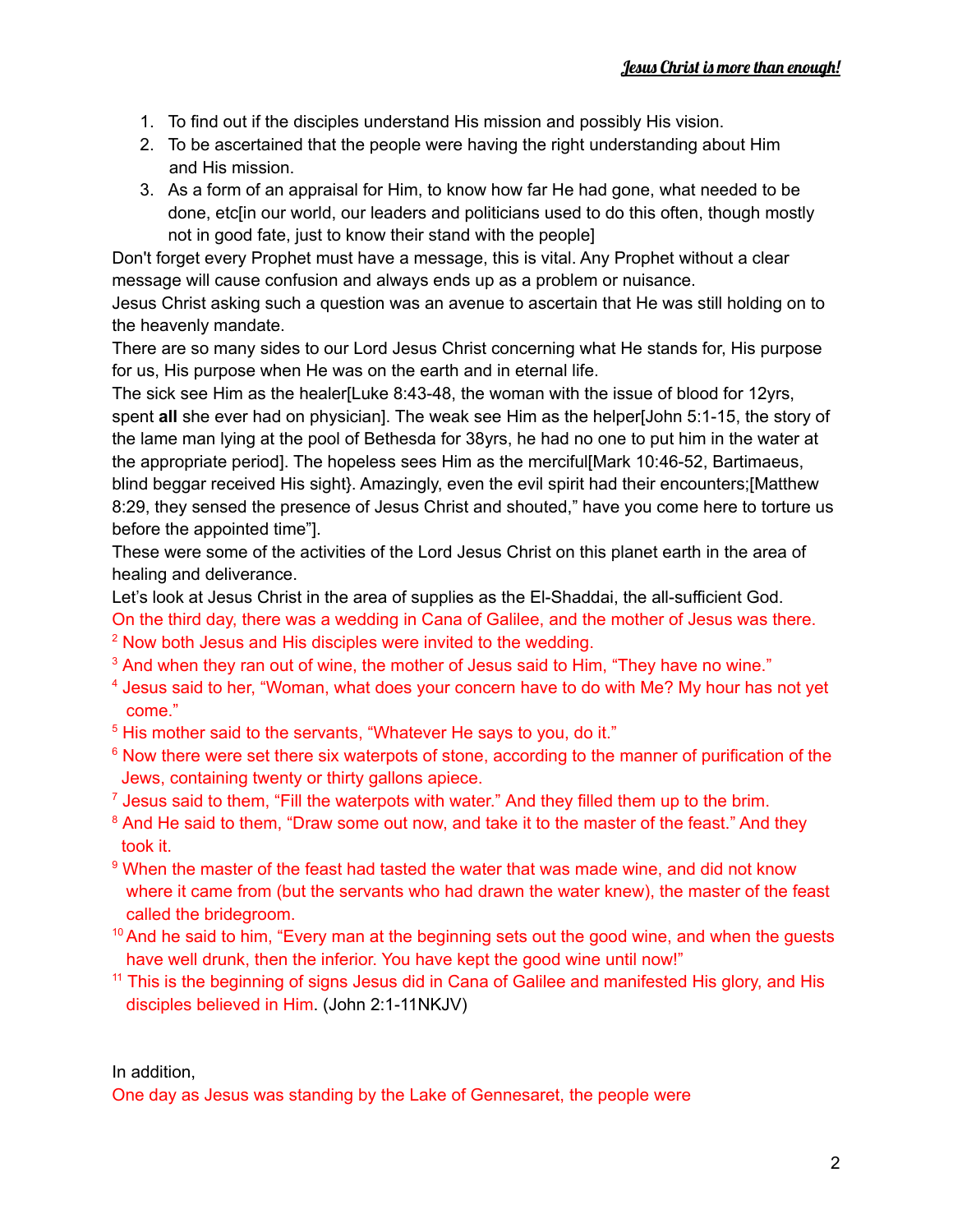crowding around him and listening to the word of God.

 $2$  He saw at the water's edge two boats, left there by the fishermen, who were washing their nets.

<sup>3</sup> He got into one of the boats, the one belonging to Simon, and asked him to put out a little from shore. Then he sat down and taught the people from the boat.

<sup>4</sup> When he had finished speaking, he said to Simon, "Put out into deep water, and let down the nets for a catch."

<sup>5</sup> Simon answered, "Master, we've worked hard all night and haven't caught anything. But because you say so, I will let down the nets."

 $6$  When they had done so, they caught such a large number of fish that their nets began to break.

 $7$  So they signaled their partners in the other boat to come and help them, and they came and filled both boats so full that they began to sink. (Luke 5:1-7NIV) These two events exhibited the abundance and the all-sufficient nature of our Lord Jesus Christ.

There are two (2)questions that need to be addressed at this point.

(i) Why do I need to wait or connect with the Lord that is more than enough?

#### **a. He has an abundance.**

Jesus Christ said all the power in heaven and on earth has been given unto Him. This implies that for Him to have all the power, He is in control of all things including my needs and your needs. Not that only, He promised us that what He has, He will give to us abundantly and not as the world gives.[2 Corinthians 9:8 and John 14:27].

#### **b. He is our sure hope.**

He is our sure hope in times of trouble. His promises are everlasting[2 Corinthians1:20] Weeping may endure for a night, a moment, a season, a while but surely joy comes afterwath[Psalms 30:5]

#### **c. He gives without sorrow**

Apart from the fact that whatever the Lord has done is forevermore/permanent. His givings are packaged with peace and joy unspeakable. This is very much unlike the devil that will give 10 and later, stylishly will take 1000 from you, wicked devil. My God maketh rich and added no sorrow[Proverbs10:22]

#### **d. He gives freely and lovingly**

The Bible says God loves a cheerful giver[2 Corinthians 9:7]. The character or quality you don't possess, you will never demand. Also, He gives freely to whosoever asks for it[Matthew 10:8].

#### **e. He gives unconditionally**

He doesn't care about your race, color, age, gender, social status among others. He gives unconditionally to all because He is the God of all[Romans 10:12]. Also, your position is of no importance to Him when He wants to bless you. If He likes, He will bless you in the presence of your enemies[Psalms 23:5]

(ii) How do I connect with the Lord that is more than enough?

**a. You must be saved**